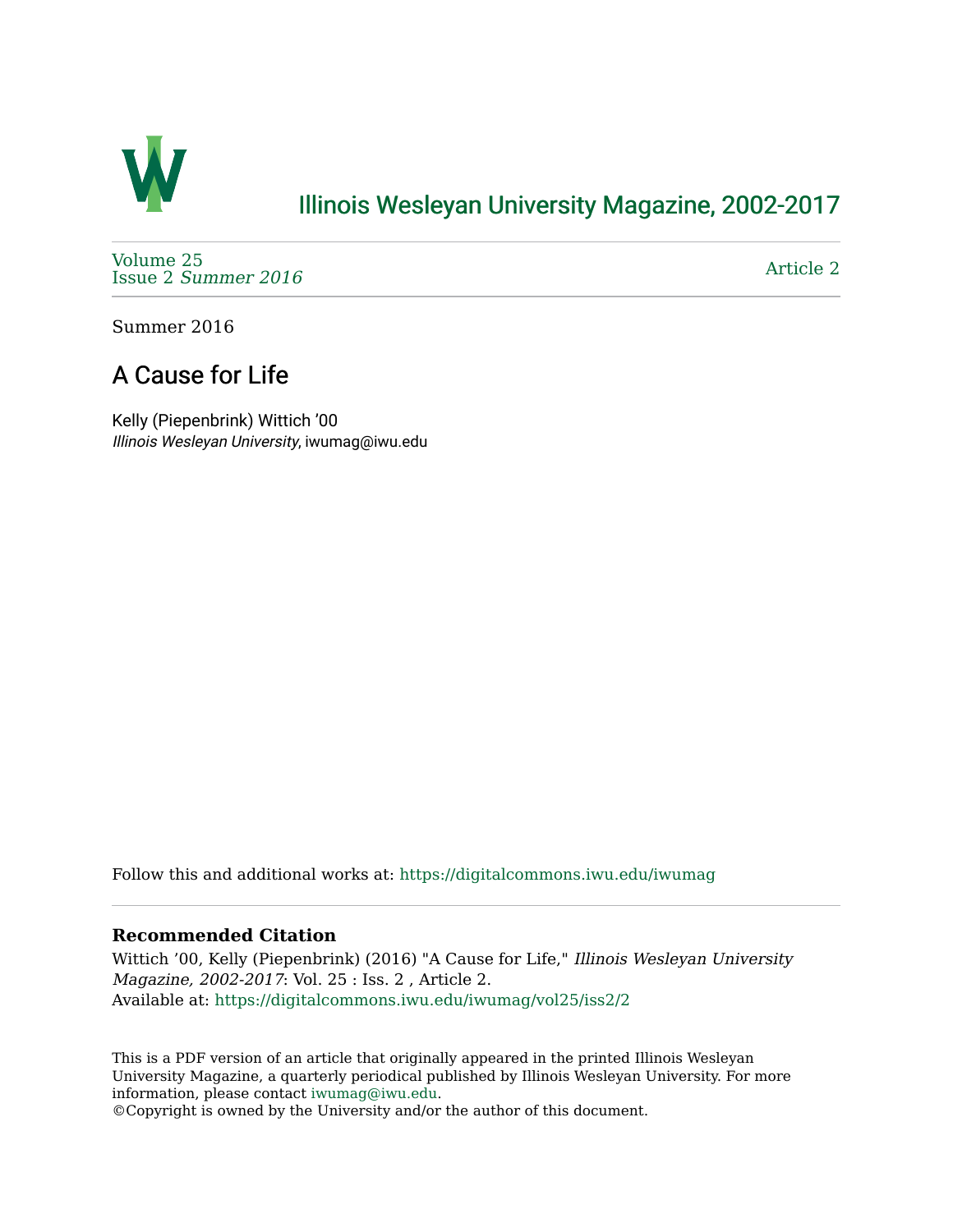

Kelly Wittich '00 knew nothing about congenital heart defects until her daughter was born with one. She now wants to raise awareness regarding this most common and deadly of all birth defects.

### **Story by Kelly (Piepenbrink) Wittich '00**

My pregnancy with our first child was uneventful, a fact acknowledged by my OB during a check in my 38th week when he joked that my entire prenatal history could fit on a half-sheet of paper. I breathed a sigh of relief.

Knowing friends and family members who had suffered miscarriages and pregnancy loss, I was so thankful to be full term. A few days later, our beautiful daughter, Allison, was born — perfect and seemingly healthy. She had a heart murmur, but we were told that many babies have murmurs that just disappear in time. Another sigh of relief. We went home a day and a half later in a haze of bliss, exhaustion and absolute adoration for our baby girl.

When Allison was four days old, our pediatrician checked her out. Since the murmur was prominent, she said she'd feel better if we got a quick echocardiogram. She scheduled a cardiology appointment for the very next day, just to be safe; hopefully it was nothing. At the time, I still believed that could be true.

That hope vanished at the cardiologist's office. That's where my husband, Chris, and I learned that Allison was born with a congenital heart defect (CHD), a malformation of the heart or the large blood vessels near the heart that occurs soon after conception. In Allison's case, a stiff valve on the right side of her heart had caused her heart muscle to thicken and the pressures in her heart to dangerously increase. We were sent immediately to the children's hospital and admitted to a cardiac ICU for monitoring. Allison was stable, but her defect was critical. If not treated, her heart could suddenly become overworked and stop beating, and she would die.

Though I had extensive prenatal care and hold two advanced degrees in health-related fields, I knew nothing about CHD before our child's diagnosis. Why did I not know about the most common and deadly birth defect in the U.S. that impacts almost one percent of children until we were in that one percent?



Told her daughter had "a high risk for mortality," Kelly Wittich rarely left the hospital as doctors struggled to save her baby's life. Through the Children's Heart Foundation, Wittich helps raise awareness about CHD.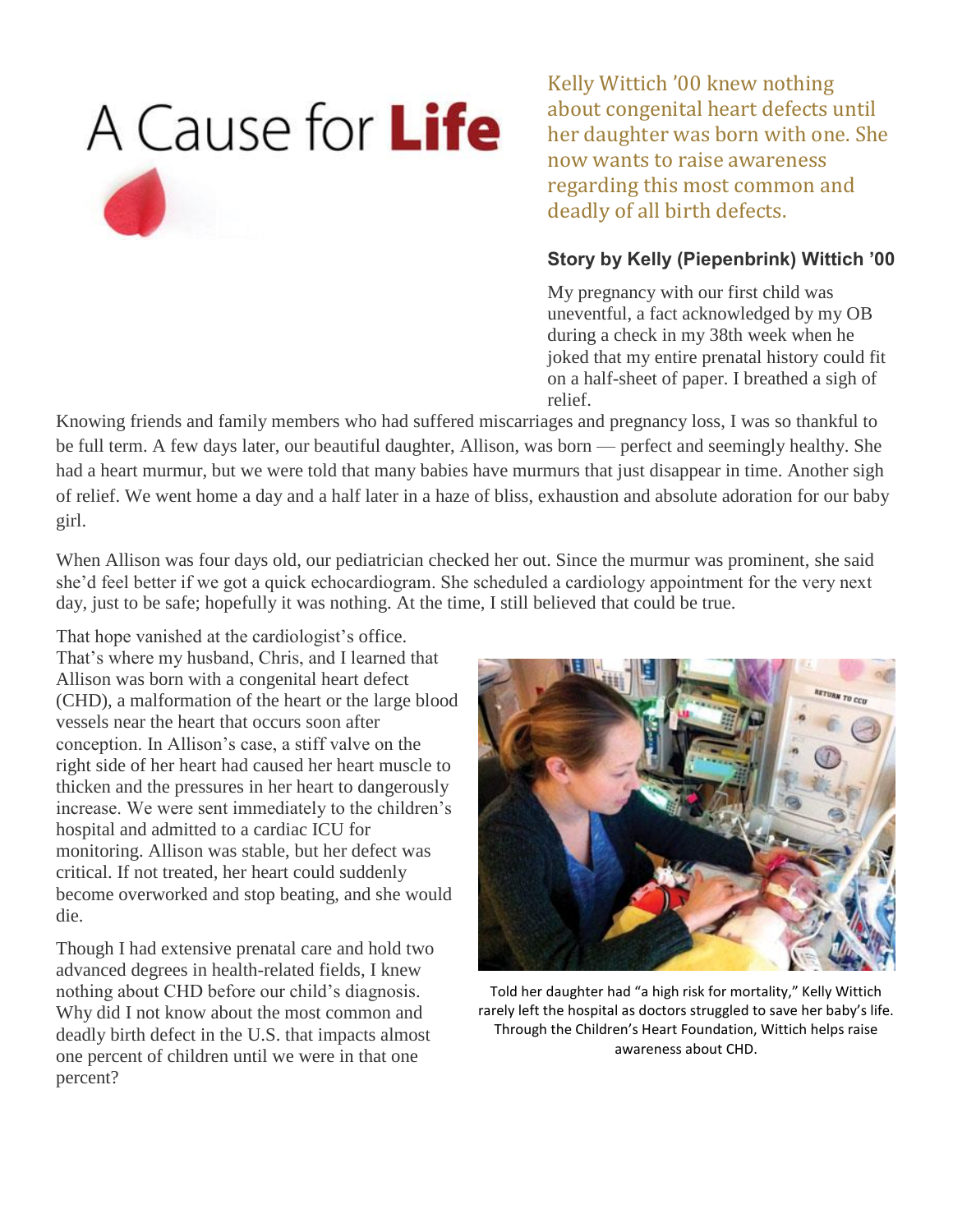Likewise, most among our extended family and friends only learned about CHD because of Allison. Perhaps this unawareness is because CHDs, for the most part, are invisible. Other than the "zipper scar" on her tiny chest, you would never guess what Allison has been through. Unfortunately, this lack of public awareness means that research to prevent and treat congenital heart defects is grossly underfunded compared with how many it impacts. Among the many facts I have learned since Allison's diagnosis:

• Nearly one in 100 children is born with CHD. Each year approximately 40,000 babies are born in the United States with a congenital heart defect, making CHD the most common birth defect.

• CHDs are also the most common cause of infant death due to birth defects.

• 25 percent of children born with CHD will require an invasive intervention such as open-heart surgery or a cardiac catheterization to survive (for Allison, these were both in her first month of life).

• People with CHD face lifelong health problems, such as difficulty with growth and eating, developmental delays and sudden cardiac arrest or stroke. According to the Congenital Heart Public Health Consortium, approximately two to three million individuals in the U.S. are thought to be living with CHD. (Because there is no U.S. system to track CHD beyond early childhood, more precise estimates are not available.)

The condition may be even more widespread than is currently known. Each year, an estimated 100 to 200 newborn deaths are caused by unrecognized heart disease. While examining Allison's heart, a cardiology fellow told us that they believed that some sudden infant death syndrome cases were undiagnosed CHD.



Kate Szczudlo '00 shares an ice cream cone with daughter Mira, who endured three open-heart surgeries to correct a CHD. Kate says she would trade places with her child "in a healthy heartbeat."

At eight days old, our tiny, less than 8-pound baby girl had a catheter placed in a vein in her leg and traced up to her heart to open up one of her valves. Waiting for that procedure to be completed was traumatic and terrifying. But it was nothing compared with the anxiety we faced when she developed an infection and complications less than a week later. Infected clots on the tissue-paper-thin valves in Allison's tiny newborn heart led her to an emergency resuscitation and open-heart surgery at 19 days old.

Our next seven weeks were filled with ventilators, an external heart/lung machine (ECMO), dialysis, heavy antibiotics, central lines, blood thinners, bleeds, clots and feeding tubes. It was weeks before we could even hold her — and then, it was a production of carefully arranging her lines to avoid disrupting one of the life-sustaining pieces of equipment. They said she was at "high risk for mortality." It was a long time before we even allowed ourselves to believe we would ever get to take her home again. I hardly ever went home during that hospital stay, but when I did, I could barely look at her room, clothes, toys and crib — not knowing if she would ever get to use them again. I've since read studies that discuss post-traumatic stress disorder in children and families with CHD, likening the lack of control and extreme stress to individuals living in a war zone. I still can see those moments in painful detail like they were yesterday.

As horrible as it was, it could have been worse. A dear friend lost her 23-day-old baby girl to CHD. She died while my friend was desperately performing CPR on a fresh chest incision — all the while praying that she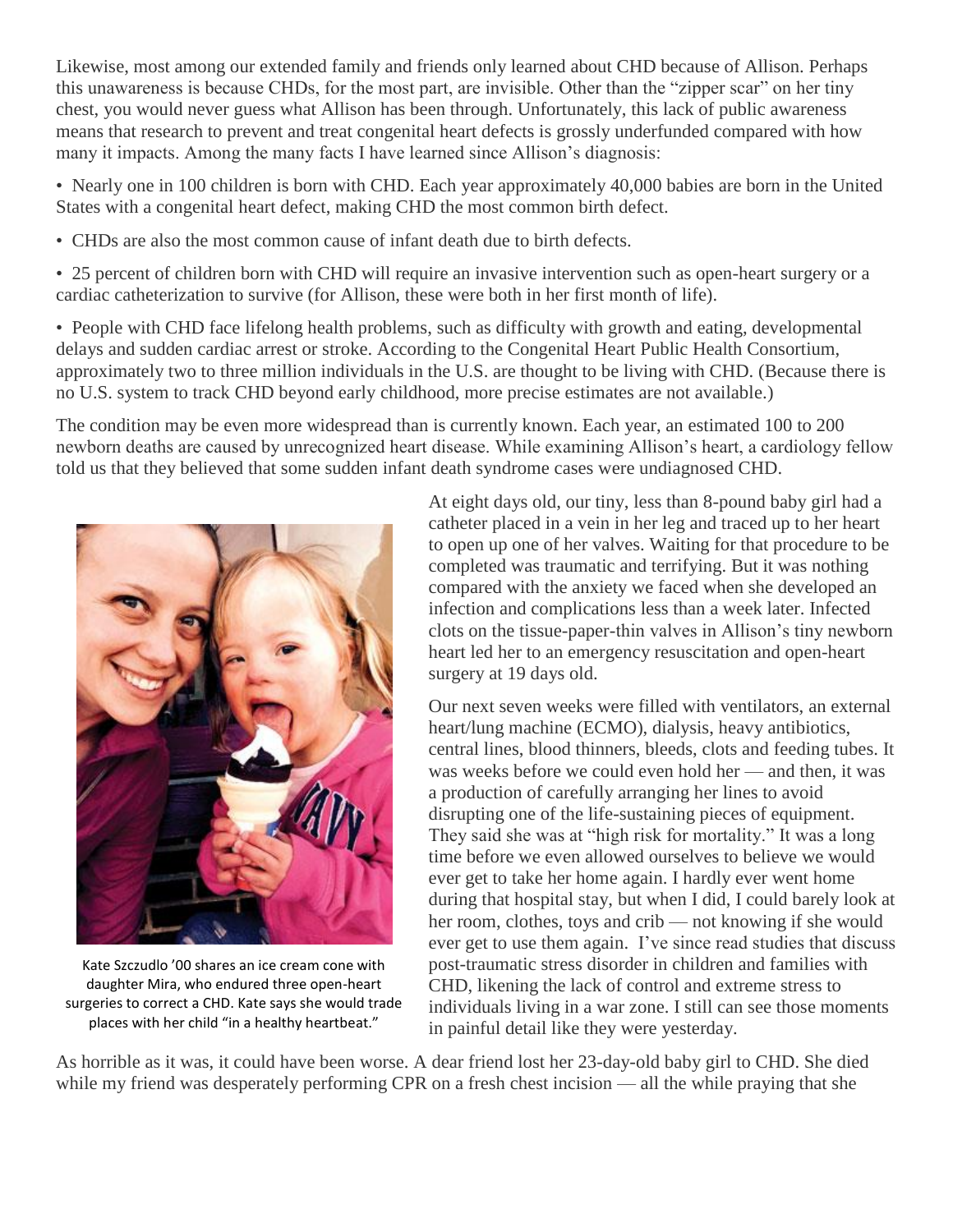wasn't hurting her little girl, but trying so hard to keep her alive. Another friend, whose son developed complications after the same two surgeries as my daughter, spent the better part of a year in the hospital, watching her son on life support as they waited for a heart transplant. He lost one lower arm and a few fingers on the other hand to blood clots and experienced a host of other problems. These are just a few of the grim realities of CHD, and why more research is needed to prevent complications and save kids' lives.

#### **Tomorrow's miracles**

Months later, when things were relatively stable — and by stable, I mean waiting for Allison's next open-heart surgery at 5 months old, giving her daily medications and injections, and feeding her through a tube in her nose — I came across th[eChildren's Heart Foundation](http://www.childrensheartfoundation.org/) (CHF). CHF was founded in Illinois in 1996 by another "heart mom," Betsy Peterson, who lost her son Sam to a CHD.

Since its inception 20 years ago, the CHF has been dedicated to funding the most promising research to advance the diagnosis, prevention and treatment of CHD. Connecting with others who are also desperate for answers that may improve the long-term outcome and life expectancy of our kids, I found the CHF was the perfect place to channel my desire to do*something* to help. I joined the board of the foundation's Illinois Chapter, started a team for the Chicago Congenital Heart Walk and started raising funds and raising awareness among anyone who would listen.

Last year, on a committee for the Children's Heart Foundation's Red Tie Ball, I ran into Shweta (Taswala) Stuart '00. I remembered Shweta from classes we took together at IWU's Center for Natural Sciences. I discovered that she, too, is a heart mom: Shweta's son, Noah, had a problem with development of one of the valves on the right side of his heart. Consequently, that side of his heart had not grown properly and was unable to pump blood to the lungs to get oxygen.

A pediatrician, Shweta remembers being nervous about starting a family, always fearing the worst. Still, nothing could have prepared her for her 20-week ultrasound, when she was told, "There is something wrong with your baby's heart." She learned that Noah would need at least three open-heart surgeries. Even if everything went as planned, she was told his heart would never function like a healthy heart.

She and her husband, Michael, had so many questions and so few answers. Prior to Noah's birth, they met with a cardiovascular surgeon, who underscored the importance of ongoing research in helping improve practice and outcomes. Shweta vividly recalls his words. "He looked at us simply and said, 'We don't know what the future holds.'" The good news, he told her and Michael, was that patients like Noah are surviving longer than they have in the past, even into adulthood. "We are constantly learning," the cardiologist continued. "We are constantly improving and refining our practices to generate better outcomes."

Shweta had a glimmer of hope that their family could have a fairly normal life. They survived some very dark moments and significant complications during Noah's recovery, but he is now a vibrant, active and happy 7-year-old who is finishing up first grade. He loves his family (including his little brother), enjoys rooting for Chicago sports teams and is playing baseball this spring.



Kelly and her former biology classmate Shweta Stuart '00 reunite at a CHF fundraiser.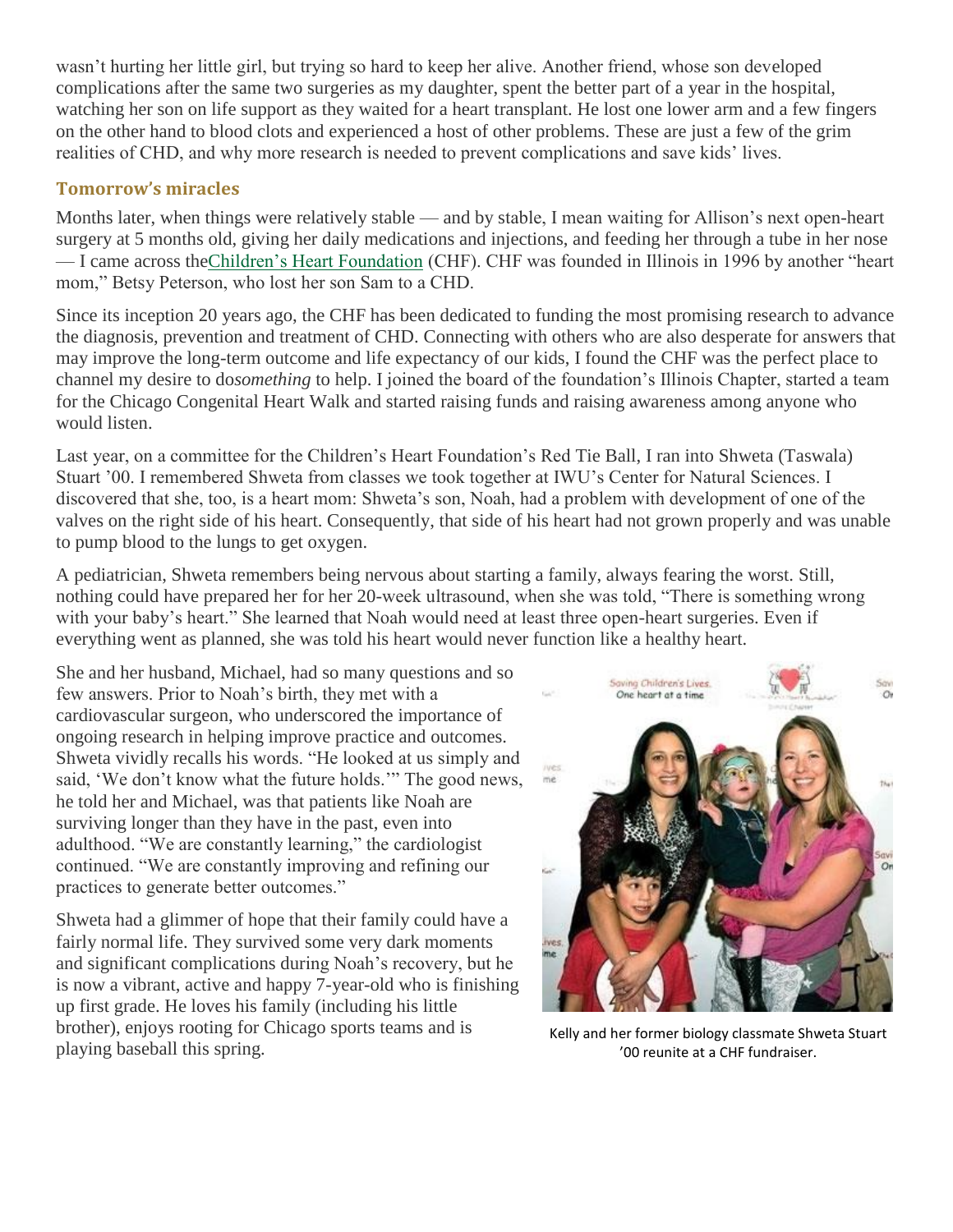Shweta and Michael began volunteering for the Children's Heart Foundation because they "were immediately drawn to an organization solely committed to funding CHD research." As she came to grips with her son's diagnosis and long-term potential, Shweta couldn't help but wonder: Why didn't his valve form properly? Why couldn't it be fixed in utero to allow his heart to develop normally? How can complications of the many procedures and surgeries these kids face be reduced? Why are some children more likely to develop neurodevelopmental delays and how can we prevent them?

"Thankfully," Shweta acknowledges, "there are a countless number of researchers out there trying to answer these questions and more." Yet those researchers need funding to continue to support their missions and find the answers that our families are craving.

Allison's heart defect has reconnected me with two more heart moms from my graduating class at IWU. At their son Blake's two-week, well-baby checkup, Jordyn (Frelk) Pins '00 and her husband, Jeff '01, found out their baby was in heart failure, with a heart rate of 280 beats per minute. Since then, Blake has faced urgent hospitalizations, complications and medications to help keep his heart rhythm in check. "The worst part is that I would have never known," admits Jordyn. "Thank God he had a doctor's appointment." Jordyn feels grateful for organizations that raise awareness and money that provides critical research. "We are extremely lucky that Blake's heart is doing great, but CHDs are a leading cause of infant death," she states.

Kate (Walker) Szczudlo '00 also has a young daughter, Mira, who survived three open-heart surgeries due to an underdeveloped right side of her heart. After Mira's third surgery, Kate lugged around a 25-pound oxygen tank, balancing 16 daily doses of medication and weekly cardiology appointments. "It's a Catch 22, where I want everyone to know how I feel, but I never want one more parent to know what this feels like," Kate states. Like many heart parents, she would trade places with her child in a "healthy heartbeat" but Kate also knows she has to be strong and brave for Mira, and sing "Let It Go" from the movie *Frozen* "for the 600th time to distract her as nurses fumble with an IV stick."



Jordyn Pins '00 and sons Blake and Charlie enjoy a family outing.

We all realize we are among the lucky ones. My daughter, now three and a half years old, is home chattering up a storm; learning to read, write and ride a tricycle; swimming, dancing and playing t-ball; and, of course, fighting with her little brother over toys. Yet we also know that there are still battles to face, along with the reality that there is so much still unknown about how to treat CHDs. Chris and I are starting to plan Allison's third open-heart surgery — the last planned surgery in a course of three that both Noah and Mira have completed. I am haunted by the reality that this surgery is far from a cure — there are inevitable liver and kidney complications that come from the altered physiology. Experts don't know exactly why the altered pressures cause damage to the organs, and they certainly don't know how to prevent it.

The Children's Heart Foundation is trying to fill that knowledge gap. Someday, our children will face complications that don't currently have a treatment.

Well-intentioned people tell me that things will be fine because medical science is advancing so quickly. But that is only true if there is adequate funding to supportresearch. I want them to find the answers that Allison, Noah, Blake, Mira and countless others need to survive and thrive well into adulthood. I want our kids to be able to have kids and grandkids — and right now that is far from a certainty. Volunteering for CHF is my best chance to make those answers a reality. CHF has funded over \$8 million in promising